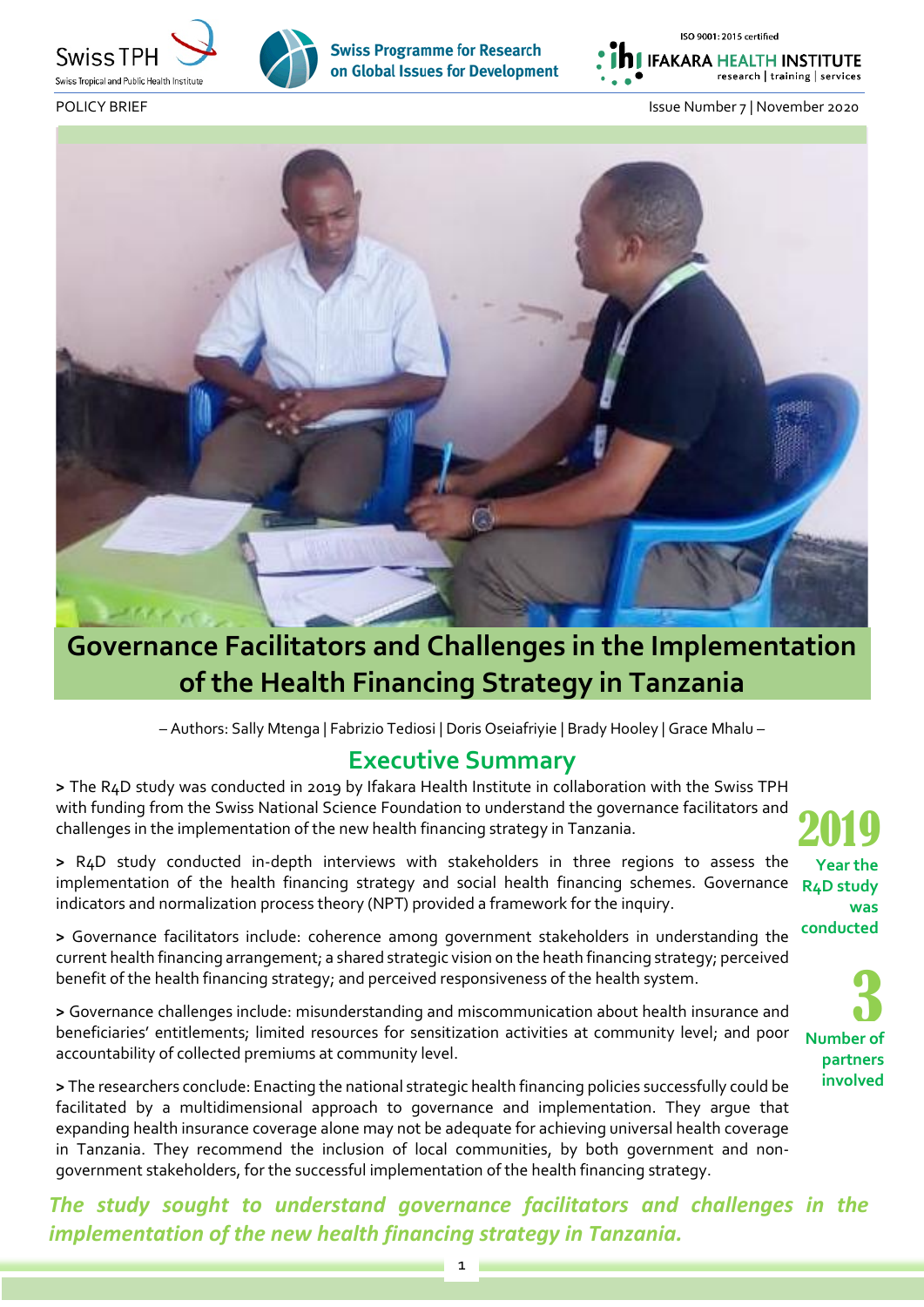### **Aim**

*Governance indicators and the Normalizatio n Process Theory (NPT) provided the framework for the study inquiry.*

The aim of the study was to understand the governance facilitators and challenges regarding the implementation of the new health financing strategy in Tanzania.

### **Methods**

In 2019, the R4D2 project conducted 36 in-depth interviews (IDIs) with multiple stakeholders from the government/Ministry of Health in Tanzania, and representatives from a non-government organization, district and regional officials and local communities. The interviews were conducted in the regions of Dodoma, Dar es Salaam and Kilimanjaro.

36 **Number of in-depth interviews conducted with stakeholders**

The field work was preceded with context mapping (CM) to gain a deeper understanding of who to interview based on their direct and indirect involvement in the implementation of the health financing strategy and social health financing schemes. Governance indicators and the Normalization Process Theory (NPT) provided the framework for the study inquiry.

### **Results**

# **Some factors that emerged as governance facilitators**

#### **> Coherence in understanding the current health financing arrangement**

Generally, there was a good understanding of the current health financing system by the interviewed stakeholders. Those at the higher levels of the health system and policy makers seemed to know the policies better.

#### **> Shared strategic vision of the heath financing strategy in the country**

*NHIF is compulsory for public servants; it is not compulsory to private institutions or to individuals. We wish insurance would be mandatory for everyone. The government must intervene to make it mandatory (NHIF personnel).*

Stakeholders had a shared opinion on the strategic vision of the country and were in support of a mandatory single national health insurance. They explained that making universal health coverage a reality for all Tanzanians would need a law to make health insurance mandatory. This is important for the enactment of essential plans towards the anticipated policies.

#### **> Perceived benefit of the health financing strategy**

Most stakeholders considered mandatory health insurance to be a critical component of health financing in the country and mentioned that achieving the 'buy-in' for health insurance, particularly the Improved Community Health Fund (iCHF), would be effective in reaching vulnerable groups and extending their access to care.

#### **> Perceived responsiveness of the health system**

Stakeholders perceived the health system to be responsive to the needs of communities because of the expansion of the iCHF benefit package to include services at the regional level. Stakeholders mentioned this policy change was due to the complaints from the communities. Beneficiaries who were interviewed expressed their satisfaction with the scheme in addressing their needs.

#### **> Participation and consensus**

Participants at higher levels mentioned that it was a standard procedure to involve communities in developing national policies. They indicated the iCHF policy changes as evidence that community members' 'voices counted in decision-making.' Others also mentioned the HFGC, which includes community members, as a way to involve communities in decision-making.

*Stakeholders had a shared opinion on the strategic vision of the country and were in support of a mandatory single national health insurance.*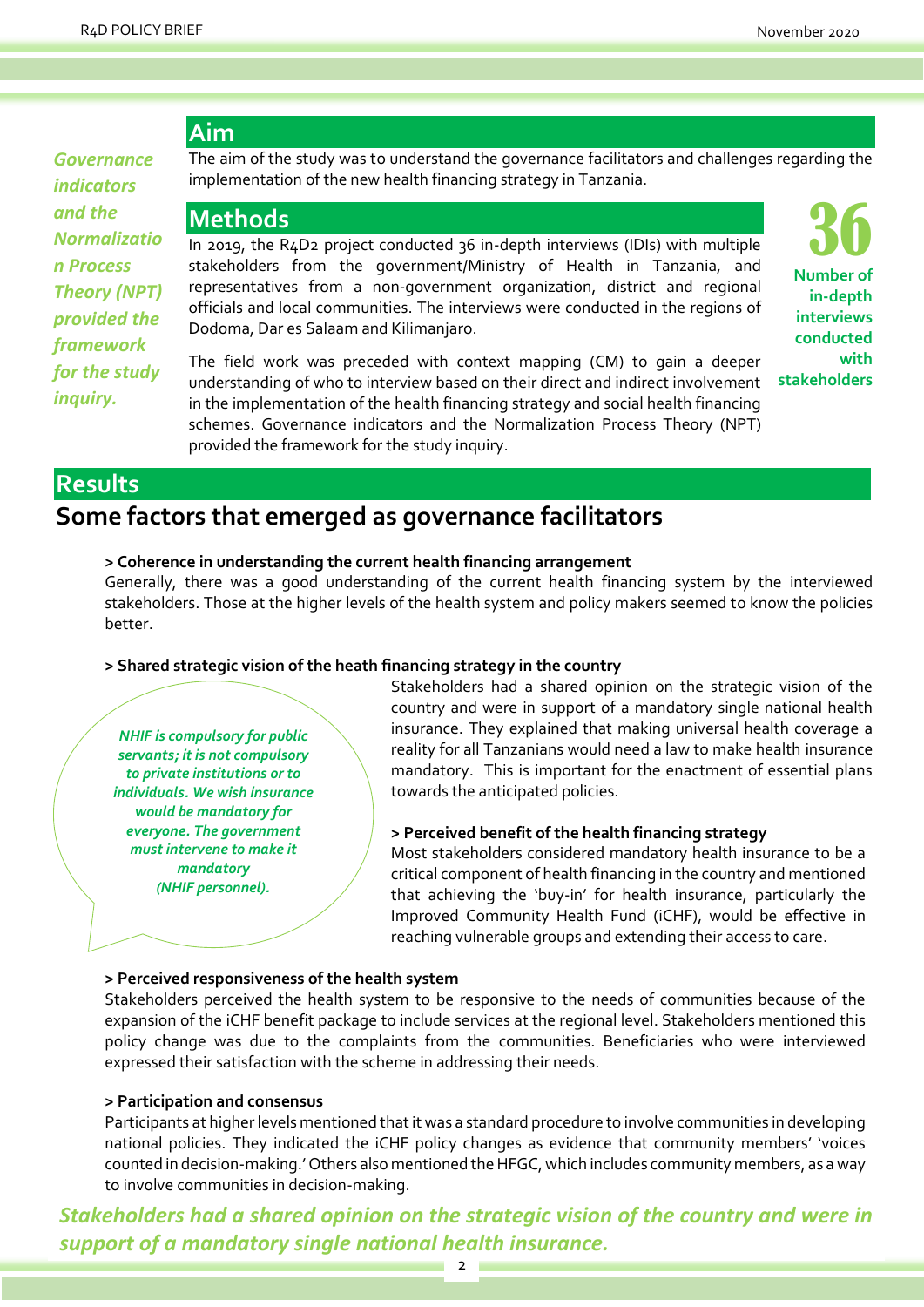## **Some factors that emerged as governance challenges**

#### **> Misunderstanding and miscommunication about health insurance and beneficiaries' entitlements among the local communities**

It appeared that there was a limited understanding and awareness about the broader functionality of health insurance, and the benefits offered to iCHF beneficiaries. This was partly due to miscommunication by policymakers, including politicians sending the message of 'free services' to communities.

**> Limited resources for sensitization activities at the community level**

Most stakeholders at health facilities mentioned that there are limited resources available to conduct health insurance sensitization activities at the community level. This is likely to affect sustainability of enrolment into the health insurance schemes and understanding of the health financing strategy among the local communities.

**> Poor accountability of collected premiums at the community level**

At the health facility and community level, stakeholders involved in managing premiums collected by enrolment officers lamented their difficulties in balancing revenues received with their costs incurred for providing services to beneficiaries. This was a critical issue for health facility managers, as the scheme is also facing challenges in receiving and distributing matching funds from the central government.

#### **> Health system challenges**

Stakeholders mentioned health system challenges such as the poor availability of medicines, lack of human resources and inadequate infrastructure as negatively affecting the successful implementation of the health financing strategy. They explained that addressing those issues is important for building beneficiaries' trust in the health insurance system.

**Note:** In this study, we found that most governance factors that emerged as facilitators and challenges to health financing implementation can be explained within the framework of normalization process theory and the governance indicators.



**Figure 1**: Framework to understand the facilitators and challenges to implementing health financing strategy in Tanzania (Adapted from Pyone et al, 2017; and May, 2018).

*"I have faith in this fund, so much faith, and it's 100%. It will be so effective if everyone will be responsible in their positions. People are depending on us, so we have to tell them the advantages of this fund and ask them to embrace it. I trust this fund because it targets people who are with low income (Social Worker).*